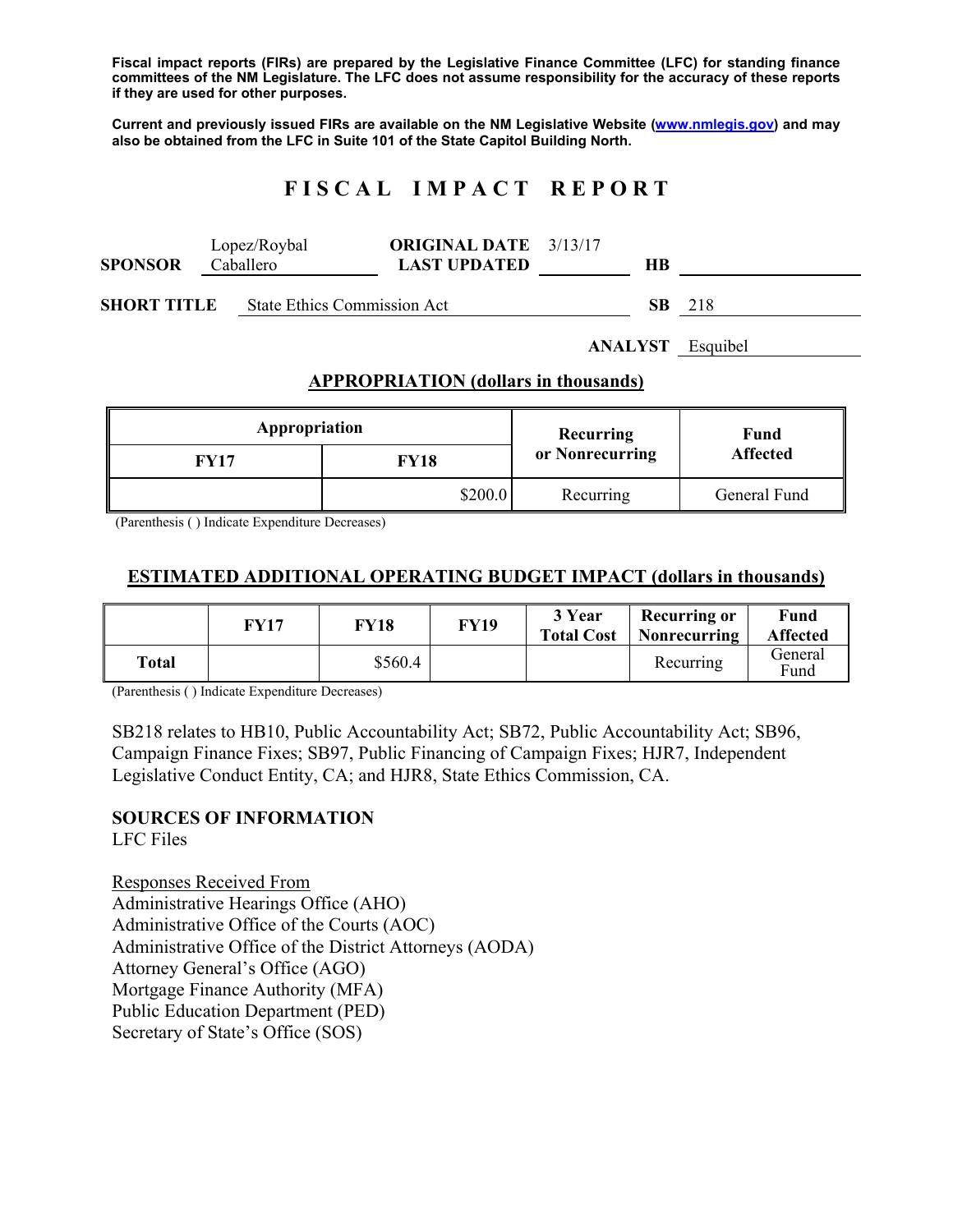# **SUMMARY**

### Synopsis of Bill

Senate Bill 218 would create a State Ethics Commission (Commission) to review allegations of violations of ethical misconduct by elected officials and public employees. The Commission would consist of 7 members appointed by the governor, the majority floor leaders of state house of representatives and the senate, and the minority floor leaders of the state house of representatives and the senate. The chief justice of the supreme court would appoint the chair of the Commission, who is required to be a retired judge. Representation would be bipartisan. The board would hire an executive director who is required to be an attorney, and who is authorized to hire a general counsel.

In addition to receiving and investigating complaints against public officials, public employees, government contractors and lobbyists, the Commission would hold hearings to determine whether violations have merit, develop, adopt and promulgate rules necessary to implement and administer the Act, provide public access to advisory opinions and reports, draft a code of ethics for public officials and employees, employ an executive director, and submit an annual report to the governor. Upon substantiating a complaint, the Commission could make recommendations for public reprimand, censure or disciplinary action. If the Commission's findings are of a criminal nature, the commission is required to forward their findings to the Attorney General or a local district attorney.

Specifically, the bill requires the Commission to:

- Receive and investigate complaints alleging ethics violations against public officers, public employees, government contractors and lobbyists regarding the acts administered by the Commission and regarding the procurement code, as well as codes of ethics adopted pursuant to those acts or pursuant to the State Ethics Commission Act;
- Conduct hearings on complaints;
- Administer the Campaign Reporting Act, the Voter Action Act, the Lobbyist Regulation Act, the Governmental Conduct Act, the Financial Disclosure Act, and the Gift Act;
- Develop rules to administer the State Ethics Commission Act;
- Compile, adopt, index, maintain and provide public access to all advisory opinions and reports required to be made public;
- Draft a proposed code of ethics for state officials and public employees and submit the code to elected state officials and state agencies for adoption; and
- Submit an annual report to the Legislature and the Governor.

The bill provides the Commission may:

- Initiate complaints alleging ethical violations;
- Petition a district court to issue subpoenas;
- Compile, adopt, publish and make available an ethics guide;
- Issue advisory opinions when a request is made in writing by a state official, state employee, government contractor or lobbyist; and
- Offer annual training to public officers, state officers, candidates for public office, government contractors, lobbyists and others.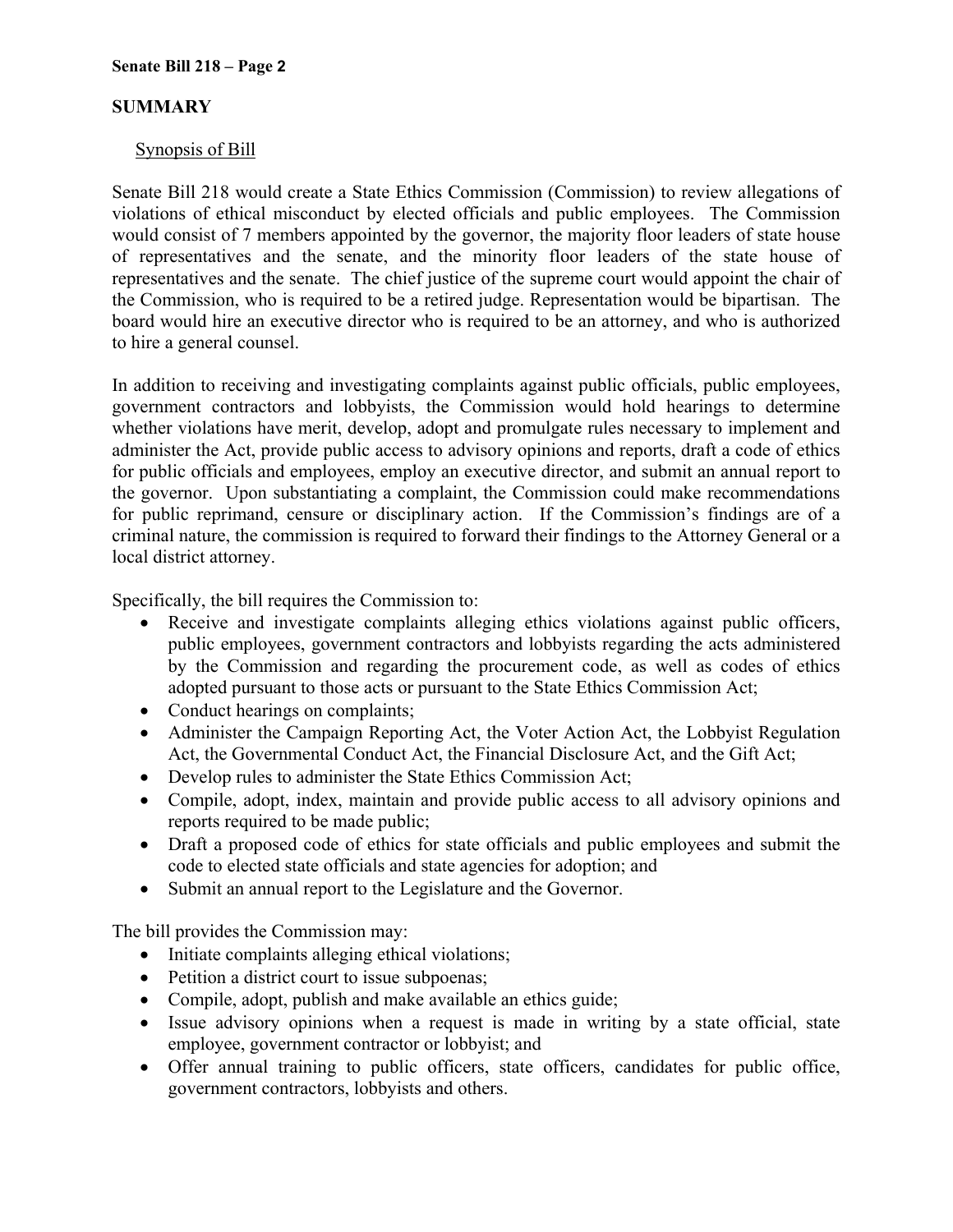The proposed legislation would make disclosure of confidential information (as defined within the legislation) a misdemeanor with a possible maximum fine of up to \$10,000 or punishable up to a year in prison and would also allow the imposition of civil penalties not to exceed \$25,000 for each violation.

## **FISCAL IMPLICATIONS**

SB218 would appropriate \$200 thousand from the general fund in FY18 to the State Ethics Commission to carry out provisions of the State Ethics Commission Act. Any unexpended or unencumbered balance remaining at the end of FY18 would revert to the general fund.

PED notes Section 19 of the Act appropriates \$200 thousand from the general fund to the State Ethics Commission to carry out the provisions of the Act. Given this appropriation, the Commission is authorized to hire/appoint an executive director (an attorney versed in ethics law), pay per diem and mileage to Commission members for activities associated with their duties, pay per diem and mileage to a hearing officer if the services of a retired judge are obtained for such purpose, pay for staff and general counsel, pay for the development and publishing of an ethics code, pay for trainings conducted by the Commission, and potentially pay for the attorney fees for respondents. This appropriation seems inadequate to cover the expenses contemplated by the provisions of the Act.

SOS notes costs for a seven member Commission to meet bi-monthly is estimated to be approximately \$50,400 per year (7 members \* \$600 per diem and mileage \* 12 months). The proposed legislation also calls for the appointment of a full time executive director who is a licensed attorney. Salary and benefits of a full time executive director with the qualifications outlined in the legislation is estimated at \$150,000 per year. The legislation also allows the director to hire a general counsel at an additional estimated \$150,000 per year and the director may also enter into additional contracts and agreements as necessary. The legislation requires the Commission to investigate complaints filed with its office which will likely require additional staff support in addition to the Executive Director and General Counsel. An estimated three additional FTE to support the Executive Director for tracking and investigating complaints and answering questions related to compliance and enforcement of the various acts is estimated at an additional \$210,000 per year in salary and benefits. The SOS estimates it receives approximately 30 complaints per year, and the Commission could receive more complaints since it has a larger jurisdiction and more statutory authority than that granted to the SOS. Additional agency administrative startup and recurring costs are also anticipated including establishing office space, desk, computer and phone equipment, postage and supplies, and a website. These costs can vary but could be estimated at \$10,000 - \$25,000.

The bill proposes long-term costs associated with the State Ethics Act and the State Ethics Commission would be provided in a report issued by January 1, 2020 detailing a plan for employees, resources and an estimated annual budget for the Commission.

The legislation provides that an elected official or public employee is entitled to representation by the state Risk Management Division (RMD), local risk management or other insurance carrier, for representation in claims made against them. There could be a fiscal impact on agencies in the form of higher RMD rates based on the defense of such claims.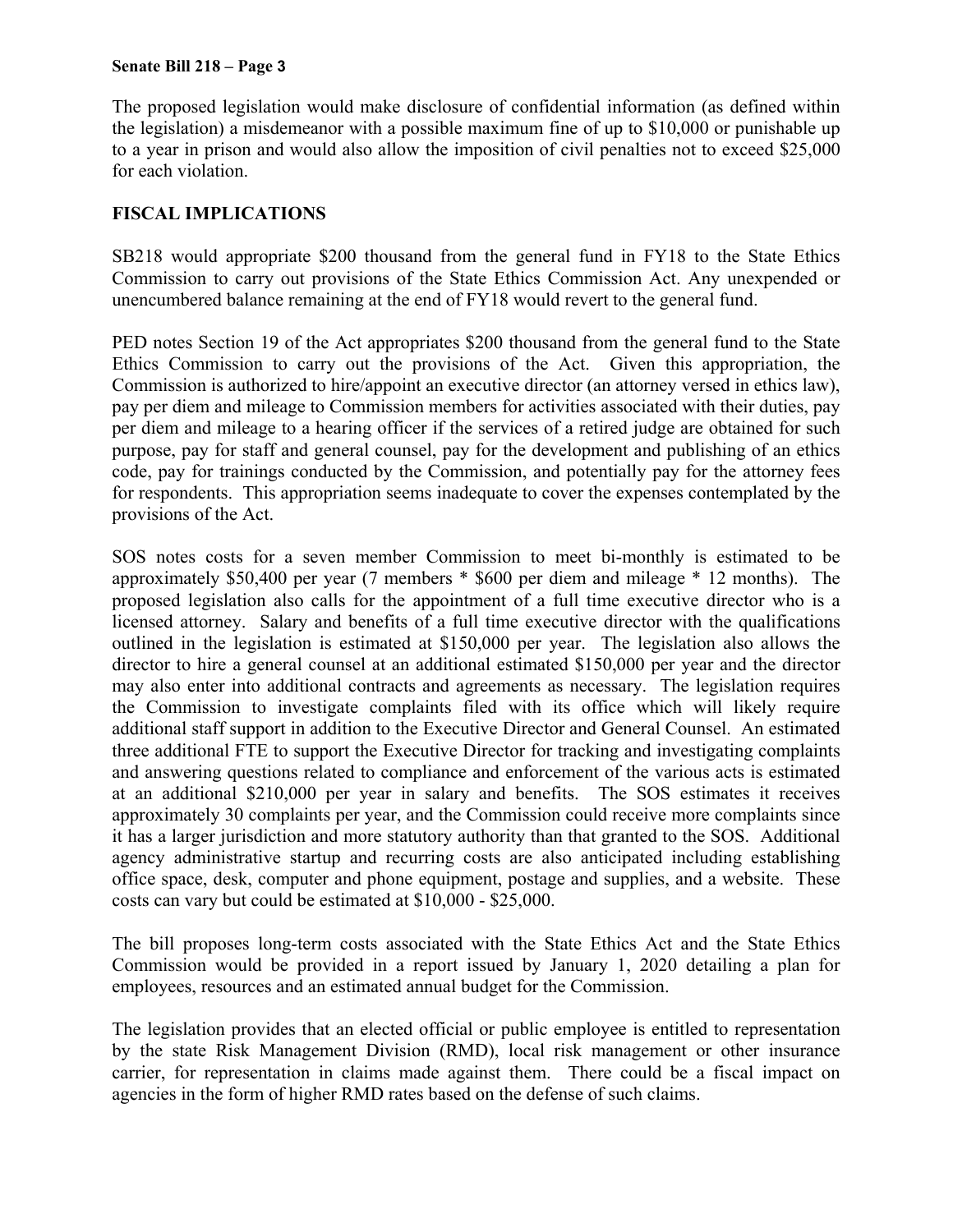The AODA notes because SB218 creates a new crime, a misdemeanor associated with the release of confidential information, the district attorneys will have additional costs associated with prosecuting cases brought under that provision.

### **SIGNIFICANT ISSUES**

The Secretary of State's Office (SOS) indicates the bill does not include candidates for public office in the definition of "public official". This presumably will leave the SOS with the continued responsibility of oversight of ethical violations of candidates for public office, which causes a conflict when sitting public officials are also candidates for office.

The Attorney General's Office (AGO) notes SB218 transfers authority currently entrusted to the Secretary of State and Attorney General's Office in reviewing complaints, issuing advisory opinions, and holding hearings on ethics and campaign violations. SB218 provides an exception of the Open Meetings Act requirements providing that meetings of the Commission that relate to complaints or investigations shall not be open to the public. Section 12 exempts disclosure of information and reports collected or generated by the Commission from the Inspection of Public Records Act (IPRA).

There are already mechanisms in place to investigate claims against public officials and employees. It is unclear if the process by which complaints would be investigated by the Commission are meant to replace the ability of an agency to initiate their own investigations of wrongdoing, which could create conflict with regard to the ability of agencies and public officials to take disciplinary action up to and including termination of an employee when a violation needs to be addressed immediately.

The Administrative Office of the District Attorneys (AODA) indicates The State Ethics Commission has few sanctions available when it finds an ethical violation. If the conduct appears to be criminal, it shall refer the matter to the Attorney General or the district attorney. But if the matter is not criminal, the only sanctions available are reprimands, censure and referrals for disciplinary proceedings. (The acts under which the violation occurs may provide for civil sanctions, but those sanctions are not available to the Commission. The agency administering the Act – in this case the Office of the Secretary of State -- would have to seek those sanctions under the provisions of the particular Act.)

SB218 prohibits retaliatory action against a person who acts in good faith in filing a complaint, or in participating in an investigation or hearing. It is unclear how this provision will be enforced.

SB218 provides for closed hearings, and contains provisions to keep information related to those hearings confidential. Information is released to the public if an ethical violation is found. If no violation is found, the information is kept confidential unless the subject of the investigation requests its release. These provisions protect individuals who are found not guilty of an ethical violation. However, keeping the proceedings of the Commission closed may lead to distrust of the Commission and its "secret" process. For example, the press may report on conduct by a public official that appears unethical. But the public will not be kept informed of an investigation or learn why an investigation was not pursued (unless the target requests release of the information).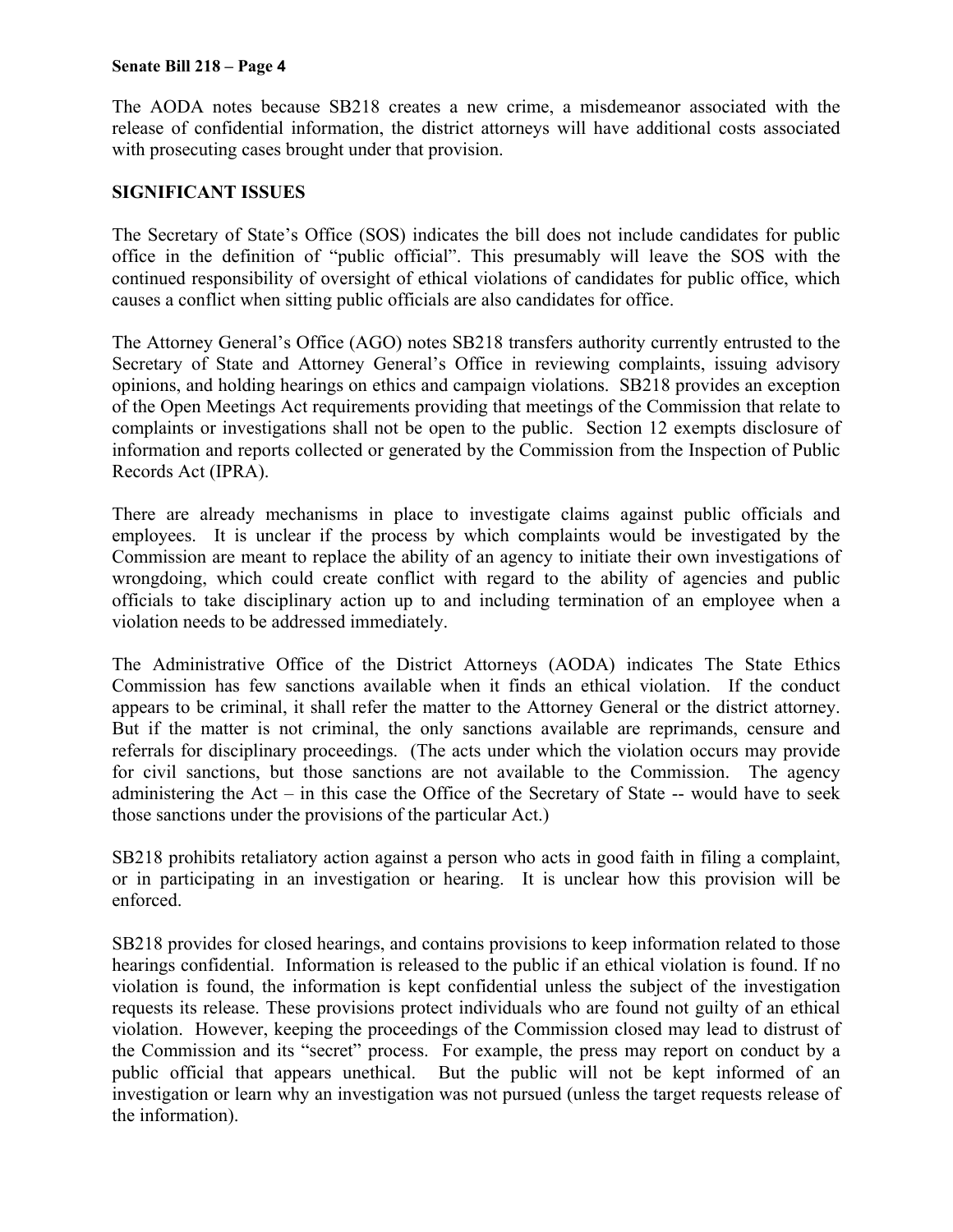SB218 does not dictate party affiliation of Commission members, except to require that the Governor appoint one Commission member from the largest political party in the state, and one Commission member from the second largest political party in the state. The political affiliation of the remaining five members is not specified. But SB218 requires four commissioners for a quorum, including two members of the largest party and two members of the second largest party. No business can be conducted without a quorum. If the political make-up of the Commission becomes unbalanced, a person responsible for appointing a Commission member could render the Commission powerless by tipping the balance towards one political party, preventing the Commission from obtaining a quorum.

SB218 governs ethical complaints against state employees. Note that it does not provide for appeals, and the provisions of SB218 may not be consistent with provisions in collective bargaining agreements and State Personnel Board rules.

### **PERFORMANCE IMPLICATIONS**

The district attorneys (and other entities) may seek advisory opinions from the Commission, receive a proposed code of ethics from the Commission, receive an ethics guide and ethics training from the Commission, may file complaints with the Commission and may be the subject of investigations by the Commission.

# **ADMINISTRATIVE IMPLICATIONS**

The SOS reports it is presumed that the SOS would still have administrative oversight related to many of the impacted Acts outlined in the proposed legislation. Significant and close coordination between the Commission and the SOS will be required to ensure that administration and educational efforts provided by the SOS are in line with the guidance and opinions issued by the Commission. Additionally, findings against candidates and elected officials by the Commission could impact appearance on the ballot or qualification for public financing which will require close coordination with the SOS and the county clerks.

The Office of the Attorney General Open Government Division provides legal counsel to over 100 state boards and commissions. Additional staff and resources would be required if the AGO were to provide counsel to the State Ethics Commission or represent the Commission in court proceedings. As drafted, SB218 requires the Attorney General to prosecute criminal violations referred by the Commission. This would increase the number of criminal prosecutions and result in additional staff time required for enforcement.

It is unclear if the creation of the State Ethics Commission would change the role of the State Personnel Office and agency human resource managers for investigating personnel matters. There may be some issues that arise, both procedurally and substantively, if public employees governed by the new State Ethics Commission are also union employees. There may also be issues relating to conflicts with existing provisions of the State Personnel Act/Regulations, relating to discipline of government employees.

### **CONFLICT, DUPLICATION, COMPANIONSHIP, RELATIONSHIP**

The Administrative Office of the Courts (AOC) notes SB218,exempts judges and justices from coverage under the State Ethics Commission Act, unlike other legislation introduced in 2017,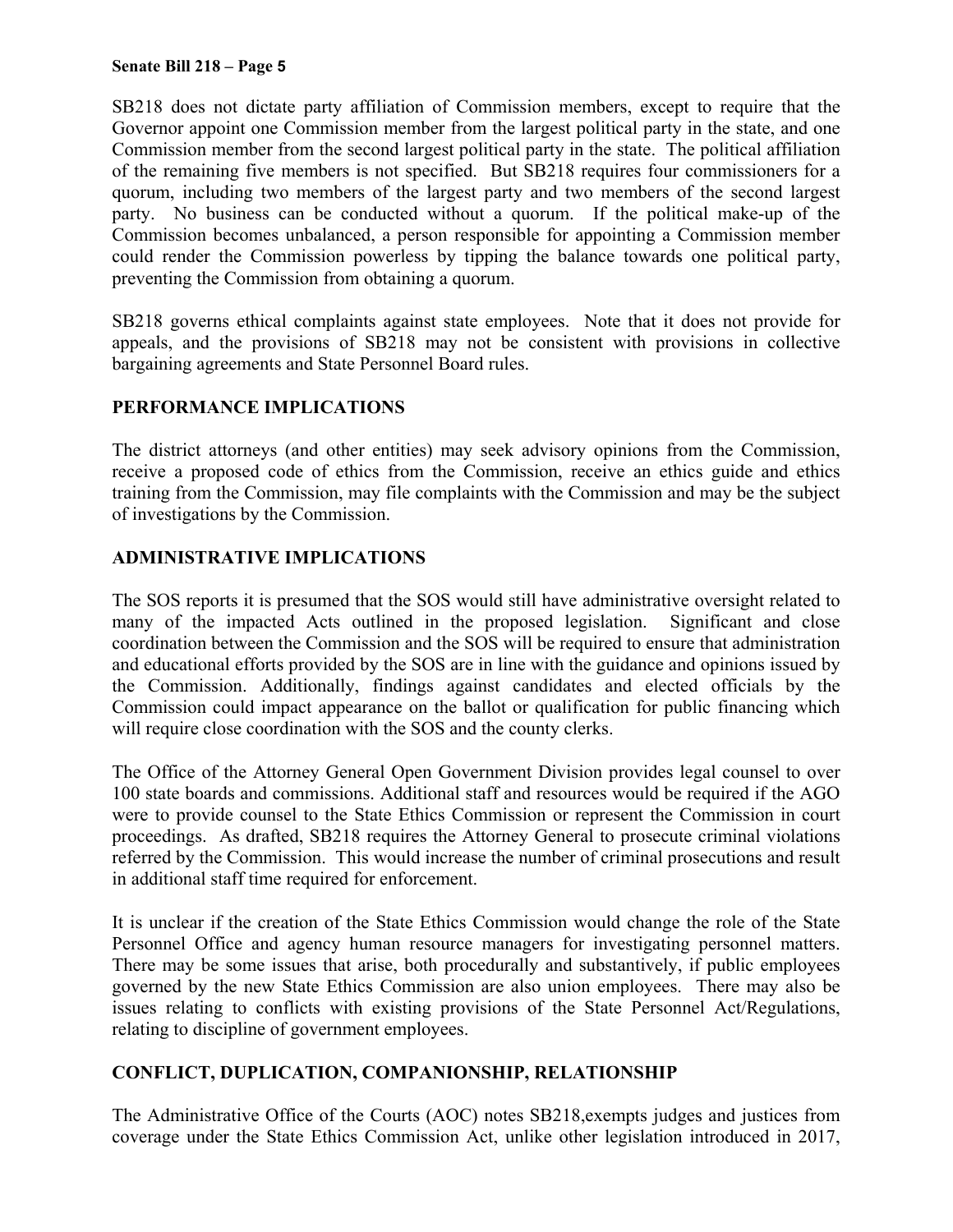including HJR8, HB10 and SB72, which are ambiguous regarding the inclusion of the judiciary in investigations and discipline by adjunct or independent agencies. Judges and justices are governed by the New Mexico Code of Judicial Conduct, 21-100 through 21-406 NMRA. The Supreme Court-appointed the Advisory Committee on the Code of Judicial Conduct which has been responding since 1986 to inquiries from judges seeking guidance on ethical dilemmas.with opinion letters. Additionally, Article 6, Section 32 of the New Mexico Constitution creates the Judicial Standards Commission, which is governed by Judicial Standard Commission Rules, the stated purpose of which is

to protect the public from any improper conduct and behavior of judges; to preserve the integrity of the judicial process; to maintain public confidence in the judiciary; to create a greater awareness of proper judicial behavior on the part of the judiciary and the public; and to provide for the expeditious and fair disposition of complaints of judicial misconduct.

(See www.nmjsc.org/docs/SKMBT\_C55210041915041.pdf, Rule 1.C.)

Article 3, Section 1 of the New Mexico Constitution provides that

The powers of the government of this state are divided into three distinct departments, the legislative, executive and judicial, and no person or collection of persons charged with the exercise of powers properly belonging to one of these departments, shall exercise any powers properly belonging to either of the others, except as in this constitution otherwise expressly directed or permitted.

Having an adjunct agency of the executive department providing discipline to and training for judges and justices is a violation of the Constitution's separation of powers clause and thus impermissible, as not expressly directed or permitted within the constitution. SB218 does not present the same constitutional violation argument for members of the judiciary because it does not extend the State Ethics Commission's reach to the judiciary.

Also, currently, if the conduct of a judge or justice is criminal in nature, the matter may be referred to the Attorney General who may prosecute a criminal matter.

### **TECHNICAL ISSUES**

The Secretary of State's Office (SOS) notes the bill fails to revise all the statutes that currently outline the responsibility of ethics oversight. Each of those statutes needs to be amended to reflect that the Commission would have complaint oversight and referral powers.

The Attorney General's Office (AGO) notes in the bill the request for an advisory opinion is made exempt from disclosure under the Inspection of Public Records Act (IPRA). Any exception to IPRA should be carefully considered.

The Administrative Office of the Court (AOC) notes SB 218 does not provide any mechanism for appealing or otherwise challenging the finding of the SEC prior to the Section 11(D) required public disclosure of a report.

Also, SB 218, Section 3(A) provides that the State Ethics Commission is created as an adjunct agency of the executive branch under direction of the eleven commissioners. Section 2(A)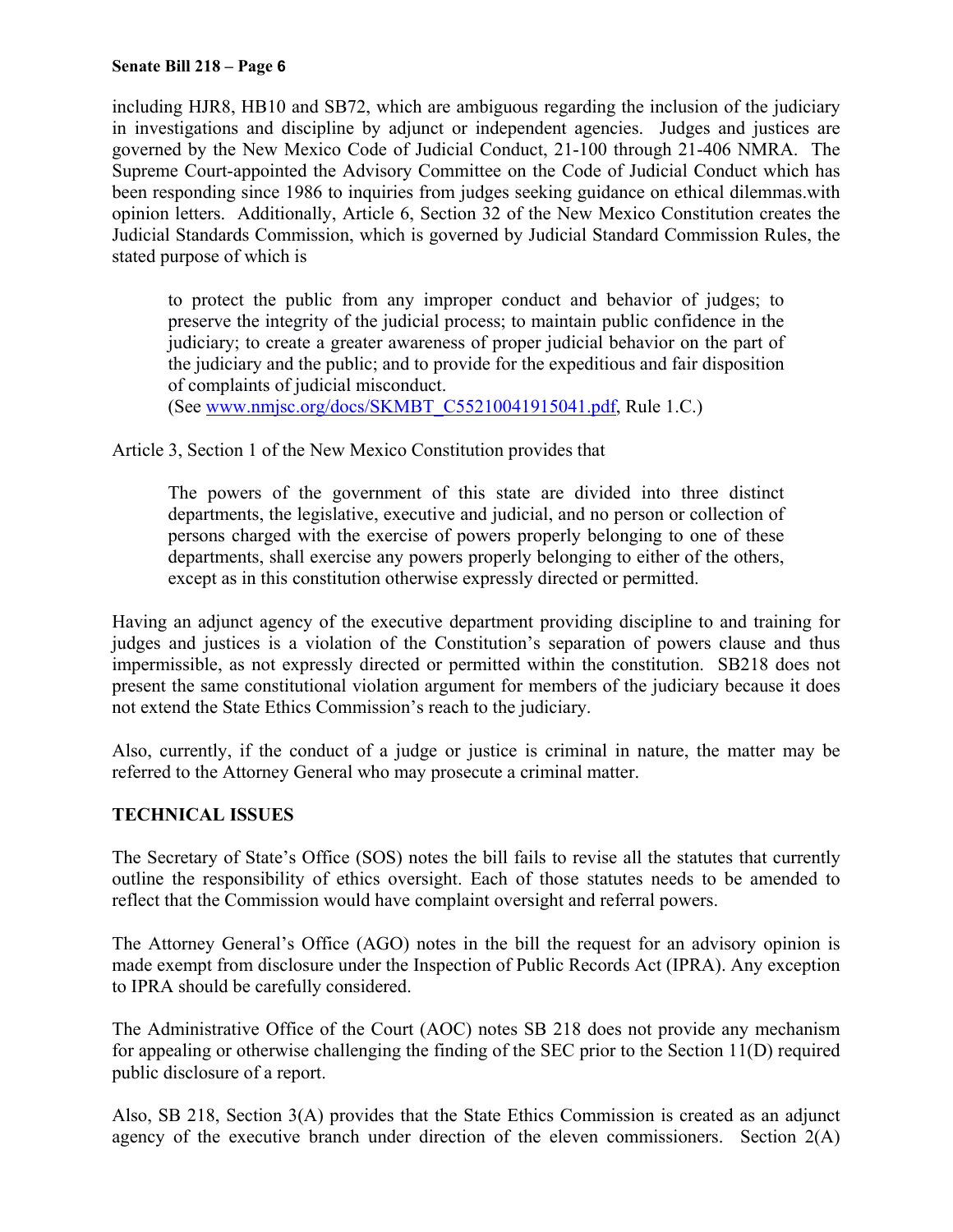defines "adjunct agency" to mean an agency, board, commission, office or other instrumentality, not assigned to an elected constitutional officer, that is excluded from any direct or administrative attachment to a department and that retains policymaking and administrative autonomy separate from any other agency of state government. The existing Section 9-1-6 NMSA 1978 definition of "adjunct agency" is almost identical, except for providing that an adjunct agency retains policymaking and administrative autonomy separate from any other "*instrumentality*", rather than "*agency*" of state government.

SB218, Section 11 permits rather than requires the State Ethics Commission to appoint a retired judge to preside at and conduct a hearing. The bill does not, however, provide for who will preside at and conduct a hearing if the Commission does not appoint a retired judge to do so.

### **OTHER SUBSTANTIVE ISSUES**

The Public Education Department (PED) notes there is concern this Act may violate Article III, Section 1 of the New Mexico Constitution if it is an unconstitutional delegation of judicial power. While the Legislature may create quasi-judicial agencies, there are some issues raised by various provisions of the proposed Act that may exceed such delegation authority.

New Mexico courts have found that legislative empowerment of an administrative agency to adjudicate cases passes constitutional muster. See, Wylie Corp., 104 N.M. at 753, 726. However, while the separation of powers doctrine does not prohibit every exercise of judicial functions by groups outside the judiciary, the "real thrust of the separation of powers philosophy is that each department of government must be kept free from the control or coercive influence of the other departments." Board of Education of Carlsbad Municipal Schools v. Harrell, 118 N.M. 470, 484 (1994).

If this delegation is deemed to constitute the delegation of judicial power, generally defined as the final authority to render and enforce a judgment, thought should be given to inclusion of an explicit provision for judicial review of any Commission decision, based on determining whether a Commission decision was arbitrary and capricious, unlawful, unreasonable, or not based on substantial evidence. Inclusion of such a provision would help to insulate this Act from a nondelegation challenge.

Section 2(F) of the Act defines "ethics violation" by reference to specific existing codes of conduct. However, it also includes a violation of any "code of ethics adopted pursuant to the" Act itself. This would allow for the Commission to exercise unfettered discretion in defining, and thereby possibly creating new, ethical violations, which would be subject to change in conjunction with changes in the make-up of the Commission over time. Also, this may lead to a body of much broader violations, thus, raising concerns about conflicts with pre-existing ethical obligations of those subject to the Act, including those subject to separate ethical obligations of their professions, such as school administrators and lawyers. Additionally, related to this provision, Section 5(A)(5) of the Act states, the Commission will draft a proposed code of ethics for public officials and public employees and submit the proposed code to each elected public official and public agency for adoption. This provision does not specify whether the proposed code will be mandatory or voluntary and does not address whether an agency must adopt the code by rule or by policy. Depending on the answers to such questions, this could be an encroachment on the authority delegated to an agency.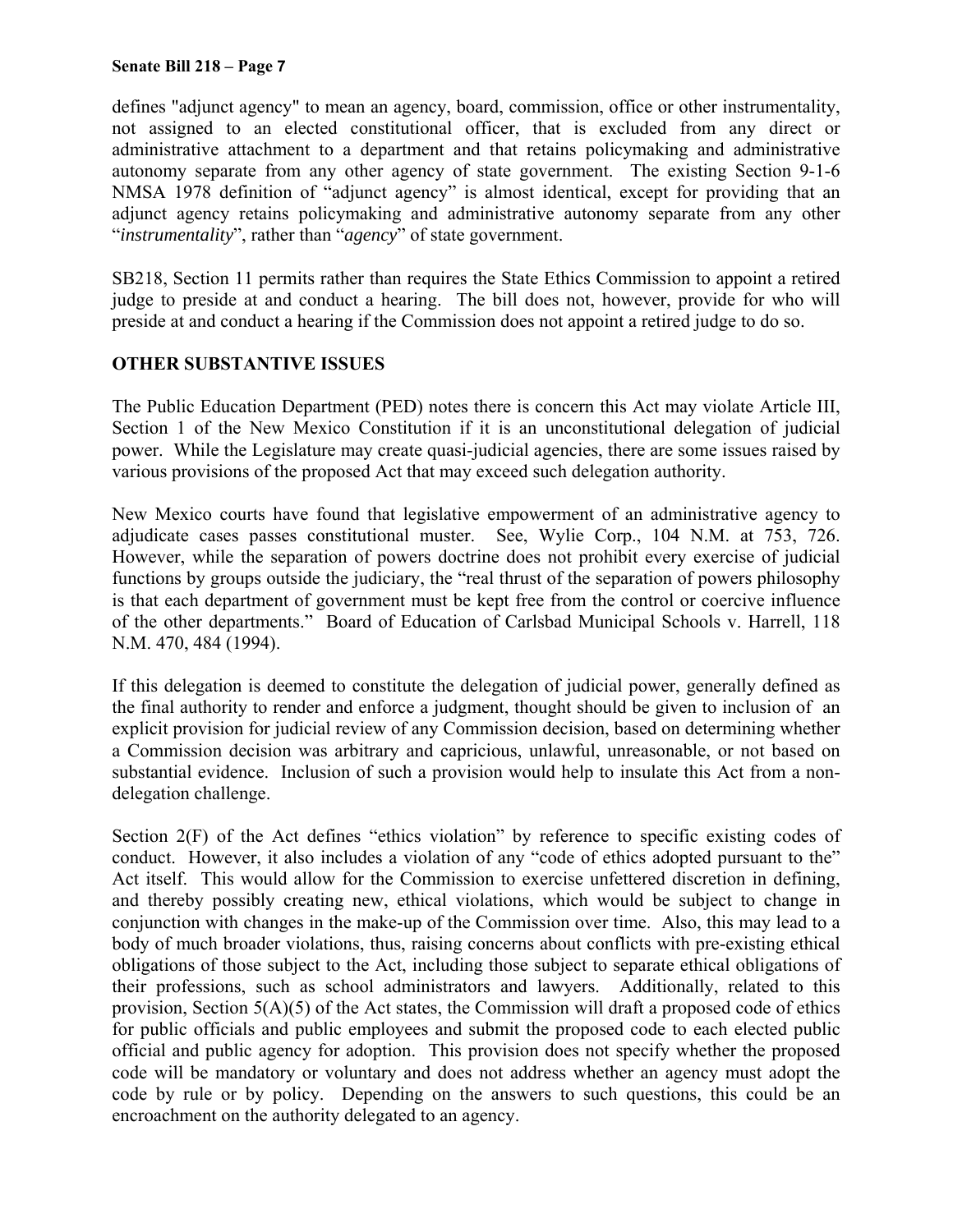Section 2(M) includes a public school district and a charter school, within the definition of "public agency". The inclusion of these entities, may lead to conflict with existing ethical obligations and oversight over compliance with such obligations by the Public Education Department, to the extent that "public employee" includes any employee subject to licensing requirements containing ethical components. The Act does state that employees of a school district or charter school only includes an employee who works in an administrative capacity, but this limitation does not entirely remove the potential for conflict.

Section 3(A)(5) uses the phrases "largest membership in the state" and "second largest membership in the state" to define the perimeters of two of the commissioners. It isn't clear how such a determination is made. If by reference to rolls of registered voters, it would add clarity to say so.

Section 3(B) requires the appointing authorities for the Commission to "give due regard" to geographic representation and to the cultural diversity of the state. In order to ensure such diversity, especially with regard to the issue of geographic representation, consideration should be given to actually including some specific requirements for the composition of the Commission.

With regard to the qualifications of the commissioners, although there are limitations on conduct of the commissioners while they are in office and afterwards, there appear to be no specific background checks or sworn disclosures required prior to appointment. Consideration could be given to the addition of such requirements to Section 4 relating to the Qualifications of Commissioners.

Section 3(H) allows the Commission to request removal of a commissioner by the Attorney General. Potential removal for "malfeasance in office" might appropriately include a defining phrase, "including but not limited to, violation of any ethical code of conduct." Further, it isn't clear whether this referral to the Attorney General for removal would constitute "action" by the Commission and thus, would require a vote subject to quorum requirements.

Section 4(D) provides that a change of political parties, while a commissioner, constitutes a resignation. This sections does not address whether such resignation would be effective immediately, or only upon the appointment of a replacement.

Section  $5(A)(2)$  provides the Commission the authority to hold hearings to determine whether there has been an ethics violation. As discussed above, this raises potential concerns regarding the separation of powers. The fact that some ethical violations may constitute crimes makes this concern more compelling. The later provision for referral of any possible criminal violations to the Attorney General may alleviate these concerns.

Section 5(A)(6) authorizes the Commission to "employ" an executive director. This provision states that the executive director shall be an attorney, but does not require that the attorney be licensed in the State of New Mexico, or that their license be active or in good standing. Also, Section  $6(A)$  uses the term "appoint" in reference to the executive director, rather than "employ."

Section 5(B)(1) allows the Commission itself, not pursuant to receipt of a complaint, to "initiate" complaints alleging ethics violations against public officials, public employees, government contractors and lobbyists. . ." Although later provisions do provide for the dismissal of frivolous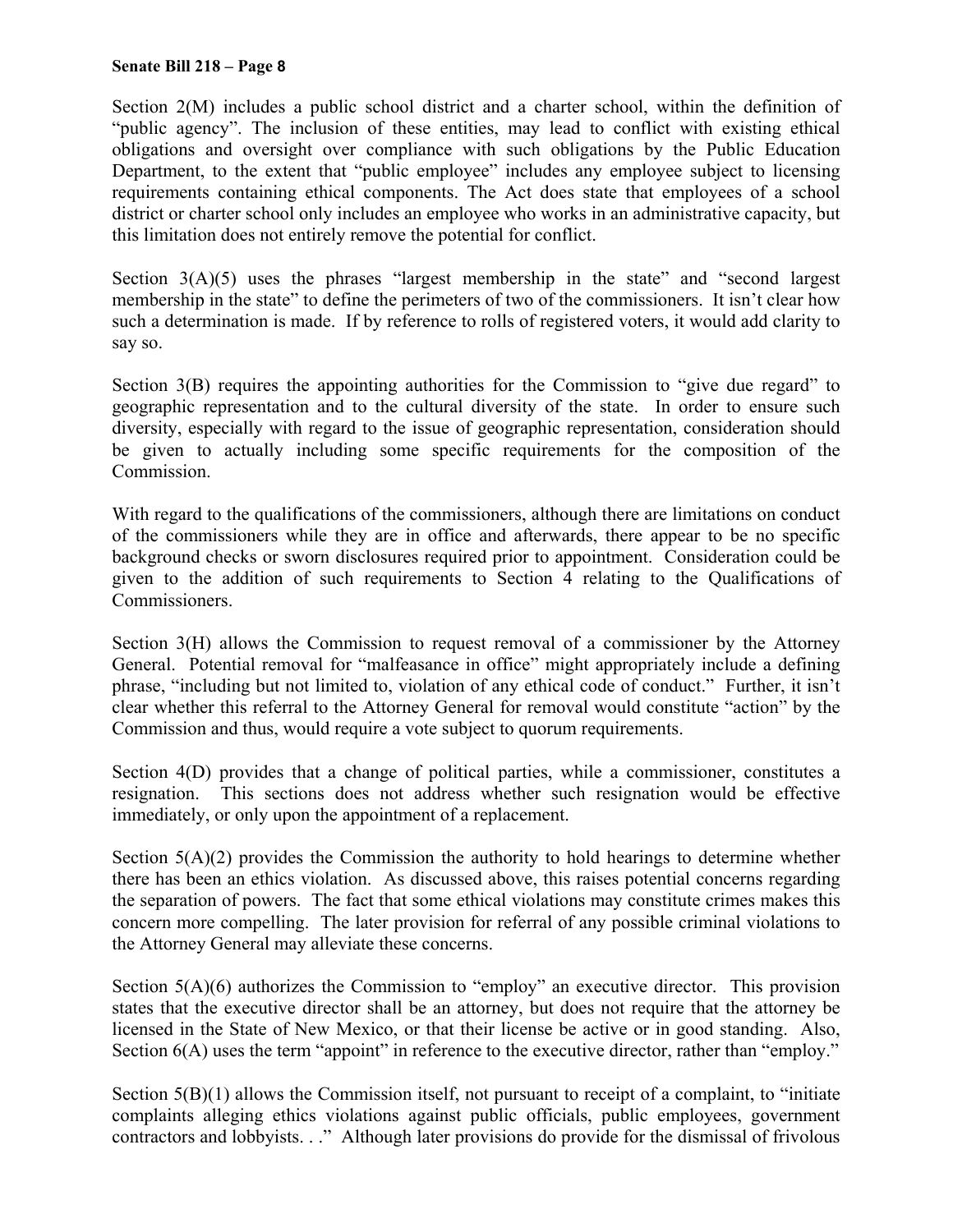complaints, and investigations are required to be confidential, an investigation itself may be harmful, and this section is extremely broad. It provides for almost unfettered discretion by the Commission regarding when to self-initiate an investigation, limited only by the standard of Section 9(A) that the Commission must have "receipt of evidence deemed sufficient by the Commission." This would seem to subject the Act to a potential challenge based on a violation of due process. Additionally, the inclusion of government contractors to the group subject to the proceedings of the Commission, may require revisions to applicable contract templates.

Section  $6(A)$  provides that the executive director shall hold office until such time as they are removed by the Commission. However, the provision is silent as to whether or not the Commission must have grounds for removal.

Section 7(A) requires a commissioner to recuse themselves from "participation in a Commission proceeding", in the event of a conflict of interest. The term "conflict of interest" is not defined. Also, it isn't clear whether a "commission proceeding" includes the decision to investigate, the investigation, or only a hearing. Although the Act seems to contemplate that the executive director is primarily responsible for the investigation, it might be wise to clearly indicate that a commissioner with a conflict should not have any involvement in or access to, an investigation. Additionally, Section 7(B) appears to provide for disqualification on the basis of an allegation of a conflict. However, it isn't clear on whether the Commission has to make such an allegation, or if any individual may, or how the "disqualification" specifically occurs. Does it require a vote by a duly constituted quorum?

Section 9(F) provides for investigation by the director. Given that there may be large numbers of investigations, this should include "the director, his designee, and/or appropriately designated staff members."

The last sentence of Section 9(G) states, in part, that "the district court shall compel compliance" when a person refuses to comply with a Commission issued subpoena. It would be advisable for this statement to be revised to state something similar to "the district court shall compel compliance in accordance with applicable rules of civil procedure and existing and controlling case law." This would comport with the doctrine of the separation of powers.

Section 9(H) provides for representation of a respondent by the Risk Management Division. The language relating to reimbursement of the cost of an attorney provided by Risk Management doesn't make it clear that no reimbursement will be required by the respondent if the complaint is dismissed prior to hearing or if no violation is found after hearing.

Section 11(B) allows the Commission to appoint a retired judge to preside over and conduct hearings, but does not indicate who will preside over such hearing in the event that the Commission does not appoint a retired judge to preside. Additionally, there doesn't seem to be a clear standard for referral to a hearing by the investigator.

Section 11(D) provides that after a hearing, the Commission shall issue a "written report" including findings of fact and conclusions of law. This may raise separation of power issues.

Section 12 provides for the confidentiality of investigation records for alleged violations. The Act does not appear to address the provision of such records to the individual investigated. This may raise due process issues.